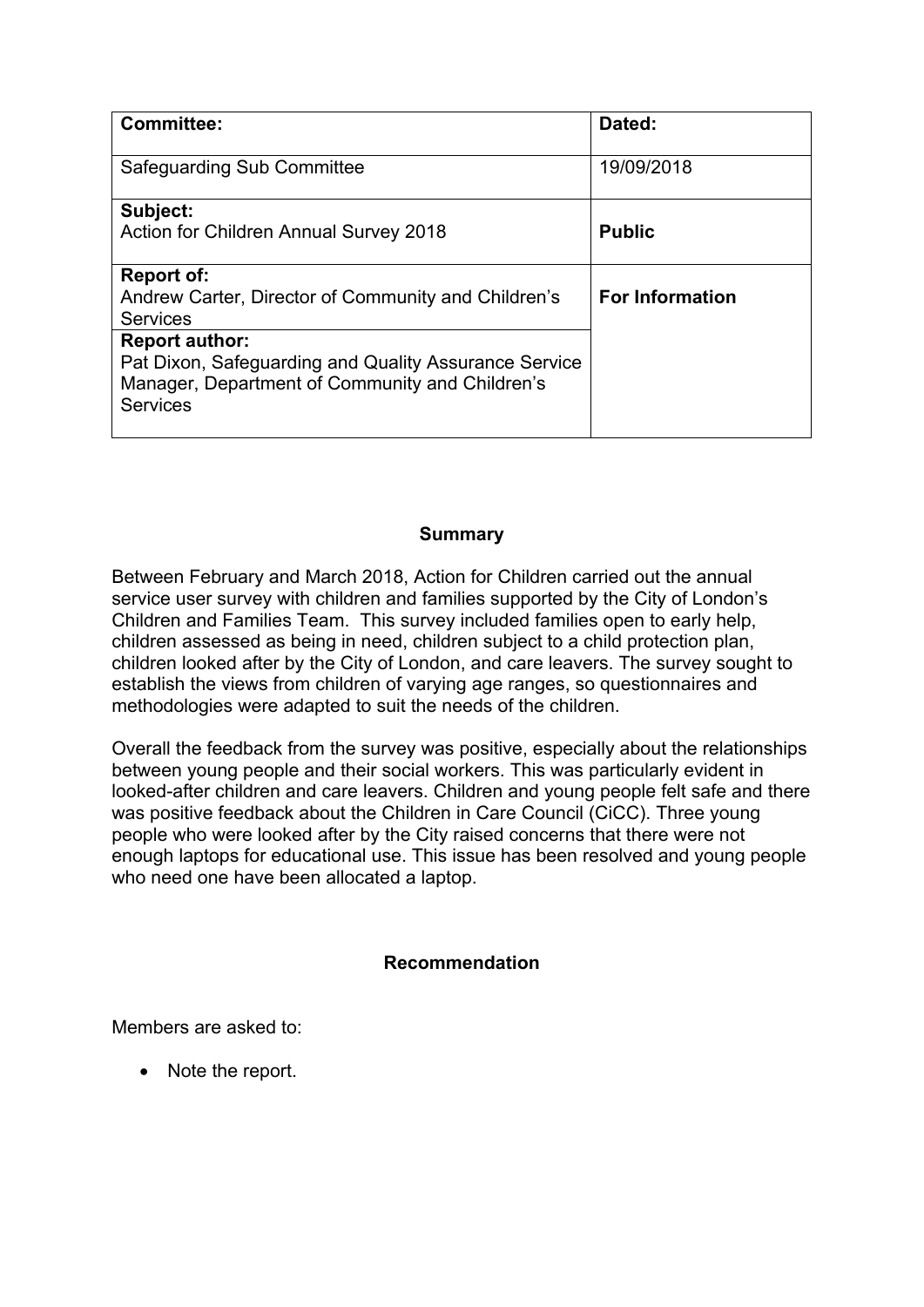## **Main Report**

## **Background**

- 1. Action for Children were asked to conduct a survey with children and families open to the City of London's Children and Families team, who were receiving support from early help, children in need, child protection, looked-after children and care leavers. The survey started in February 2018 and was completed by the end of March 2018. It used various methodologies to collate information, including phone interviews, postal questionnaires and the SurveyMonkey online tool. A total of 63 children and young people were eligible for the survey. The total number of responses received was 37, making for a 58.7% response rate (compared with 68% in 2016 and 48.6% in 2015).
- 2. The questionnaires were developed in conjunction with the City of London. The questions were tailored to the areas of intervention covered in the area. The main focus of the survey was to establish the experience of children and families in their journey through the Children and Families Team. The survey was separated into the different service areas covered by the City. This allowed the survey's report to look at the different experience of children and families depending on their reason for being involved with the Children and Families Team. Overall the survey presents positive feedback regarding the experience of children and families.

## **Current Position**

#### **Survey Outcome: Children in Need and Children Subject to a Child Protection Plan**

- 3. The report identified that children and families from this cohort have repeatedly proven to be the hardest group to engage in the survey. This year has proved exceptionally difficult. Out of the 18 children in need cases listed, five were under 5 years old, so were unable to complete questionnaires; three were older than 5 years of age and did complete the questionnaires; parents of eight children opted to answer a shortened survey. This gave a total of 11 surveys completed out of a possible 18, which was 61% of service users.
- 4. Although most of the families expressed the opinion that they had a good relationship with the social worker, half of the parents in the survey qualified this view with expressions of frustration about how effective the actual support was. Five parents stated that they needed urgent support with re-housing. Their main preoccupations were with problems around overcrowding, poor health, financial worries and being out of work. In terms of effecting change, this sub-group felt that social workers were powerless to provide the specific support they were looking for.
- 5. Overall, 75% of respondents commented that they got 'a lot' or 'some' support from their social workers. Parents appreciated their social worker's input with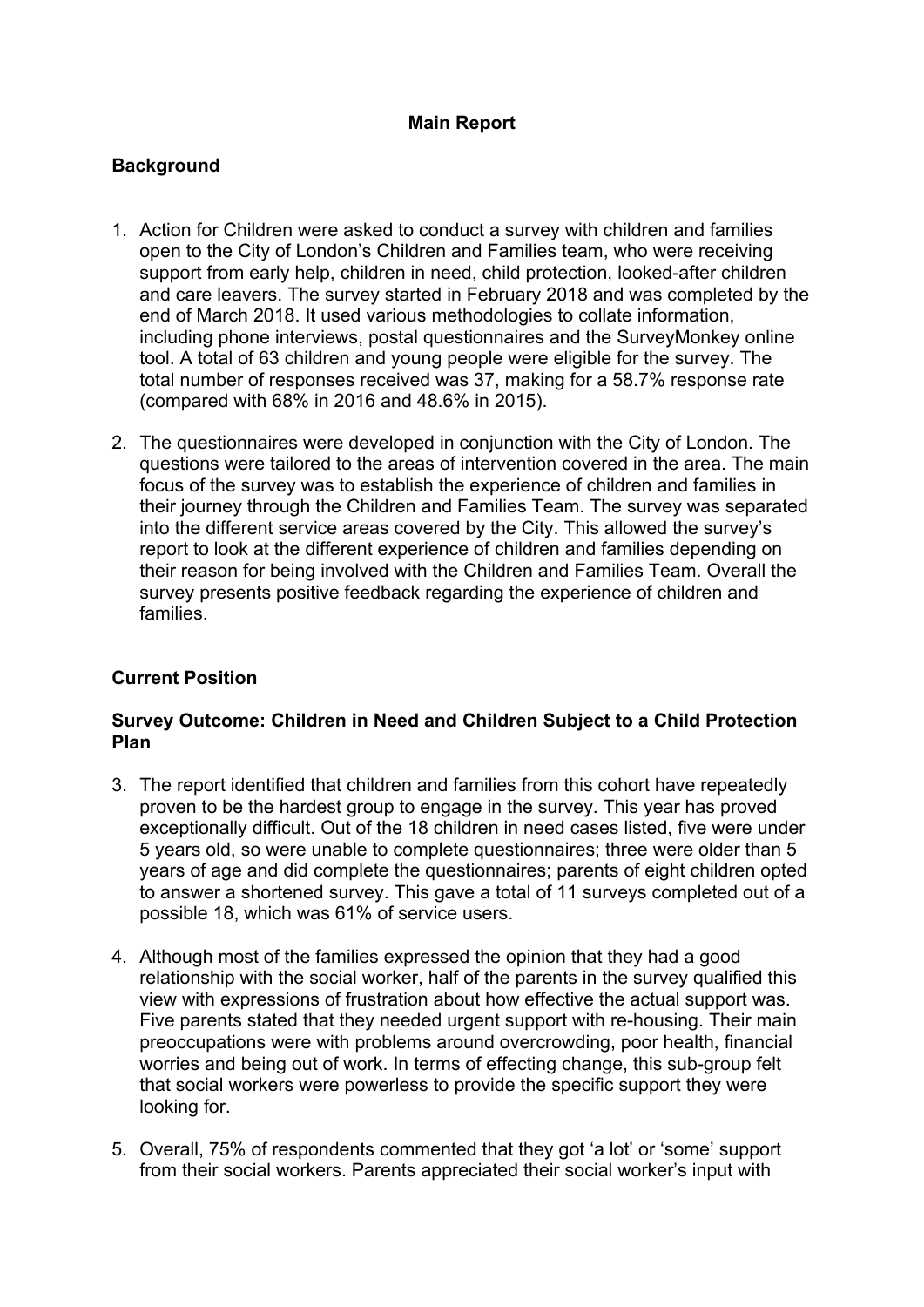things like 'getting things for the children', general advice (for example, child's school), help with completing a housing application, and someone to turn to when faced with a problem.

## **Children Looked After**

- 6. There were 11 responses in total (73.3% of the total compared with 72% in 2016). As in previous years, this category of young people expressed very high satisfaction levels with almost all aspects of their care. They found their social worker easy to talk to and appeared to feel well supported. They gave concrete examples of feeling listened to and generally having their needs met. For many, their social worker seems to be the 'go to' person with any concerns or problems.
- 7. The majority feel their educational needs are fully or mostly being met. However, not having laptops was one issue that was raised by three respondents. This has now been addressed by the Virtual School Headteacher, and young people who need laptops for their education are being provided with them. Young people know about the CiCC and value the social network and support offers. They also have a good awareness of the complaints procedure and how to access advocacy and, to a slightly lesser extent than in previous years, their Independent Reviewing Officer.
- 8. Compared with last year, there was an improvement in the safeguarding section – in the general sense of safety expressed, and in terms of finding support if harmed or bullied. Reassuringly, all respondents felt that they had at least one person they could turn to if such crises were to arise.

## **Care Leavers**

- 9. The response rate for this category was 52.9% (compared with 69% in 2016, although numerically the cohort was the same size). In terms of feedback, the responses were remarkably consistent. For example: 100% of the sample find it easy to contact their social worker and 77% find their social worker 'very easy to talk to' (identical to the 2016 survey results); 66.6% say they get 'a lot of help' from their social worker (compared with 88.8% in 2016); and in the narrative part of the survey, there was a great deal of appreciation for social workers who have given emotional and practical support (for example, as the main person to turn to if harmed or bullied, or as a source of health information). Two respondents commented on the vital – even life-saving – support they received at times of crises and in terms of not giving up (such as placement, college courses). Most respondents (88.8%) felt appropriately consulted and listened to and 100% were helped to understand their life story (compared with 33% in 2016).
- 10.One young person raised the issue of needing greater permanency with regards to accommodation. Another highlighted the difficulties in transitioning out of foster care, advising (with the benefit of hindsight), that all young people should be encouraged to remain in foster care for as long as possible.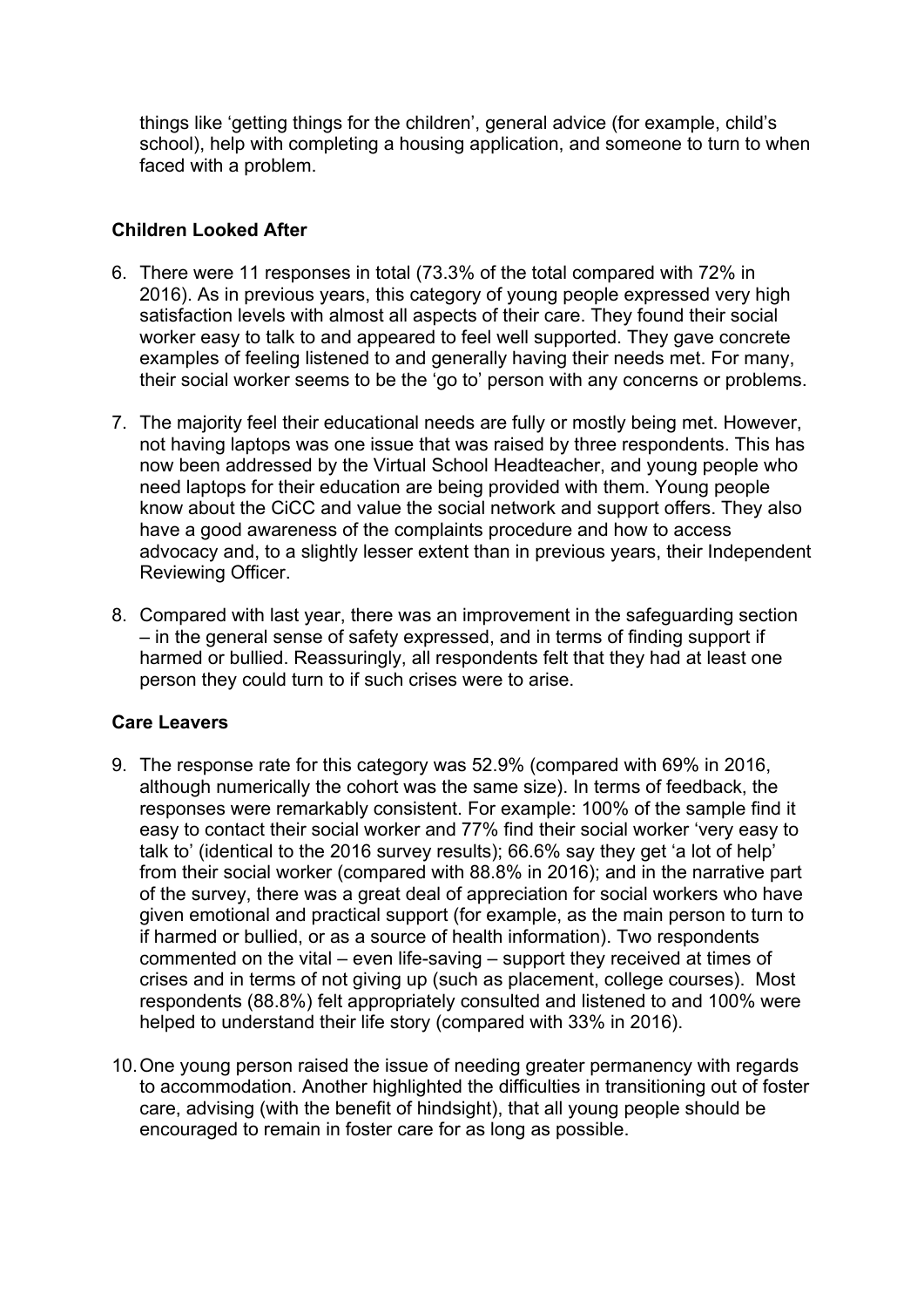11.More young people are currently in education or training than in 2016. A very high percentage rate it as 'very good' (88.8%, compared with 55.5% in 2016). All respondents (100%) said they knew how to contact the Virtual School Headteacher and singled her out for very high praise for her proactive, helpful approach. Several young people commented that they would like more opportunities for work experience and apprenticeships and most appeared focused and ambitious about their future careers.

## **Early Help**

12.This year families receiving Early Help were included in the survey for the first time. Feedback was received on behalf of six out of the 11 eligible children/young people. Parents were generally very open and positive about being interviewed. Their feedback was consistently positive. For example, all of them said that contact and communication with Support Workers was easy and they valued the support offered. Respondents gave many and varied examples of the kind of interventions they found helpful and were particularly complimentary about the interpersonal qualities of the staff they worked with. They also gave some helpful suggestions about service improvements (such as an updated resource list) and additional support needed (for example, occupation therapy and speech therapy).

## **Conclusion**

- 13.The survey overall has been very positive regarding the relationships between the social workers and the young people. Young people have indicated that they feel supported by their social workers and would turn to them if they were worried. This was a theme across all the services covered by the Children and Families Team. The 2016 survey showed that some young people felt unsafe. However, this year, 100% of feedback from young people said that they do feel safe.
- 14.The most positive feedback has come from looked-after children and care leavers. This was to be expected, as this group of young people have had time to develop close relationships with their social workers. The stability of the workforce in the Children and Families Team has also contributed to this positive feedback. Where concerns have been raised, there is evidence of significant effort being made to improve the situation for young people – such as providing laptops and working hard to support a young person who has not had leave to remain.
- 15.Action for Children used various methods to engage children and families in this survey. The slight fall in uptake may have been due to the proximity to another feedback request, which went out as part of the annual audits on all cases open to the Children and Families team in October 2017. The City of London aims to complete this survey on an annual basis.